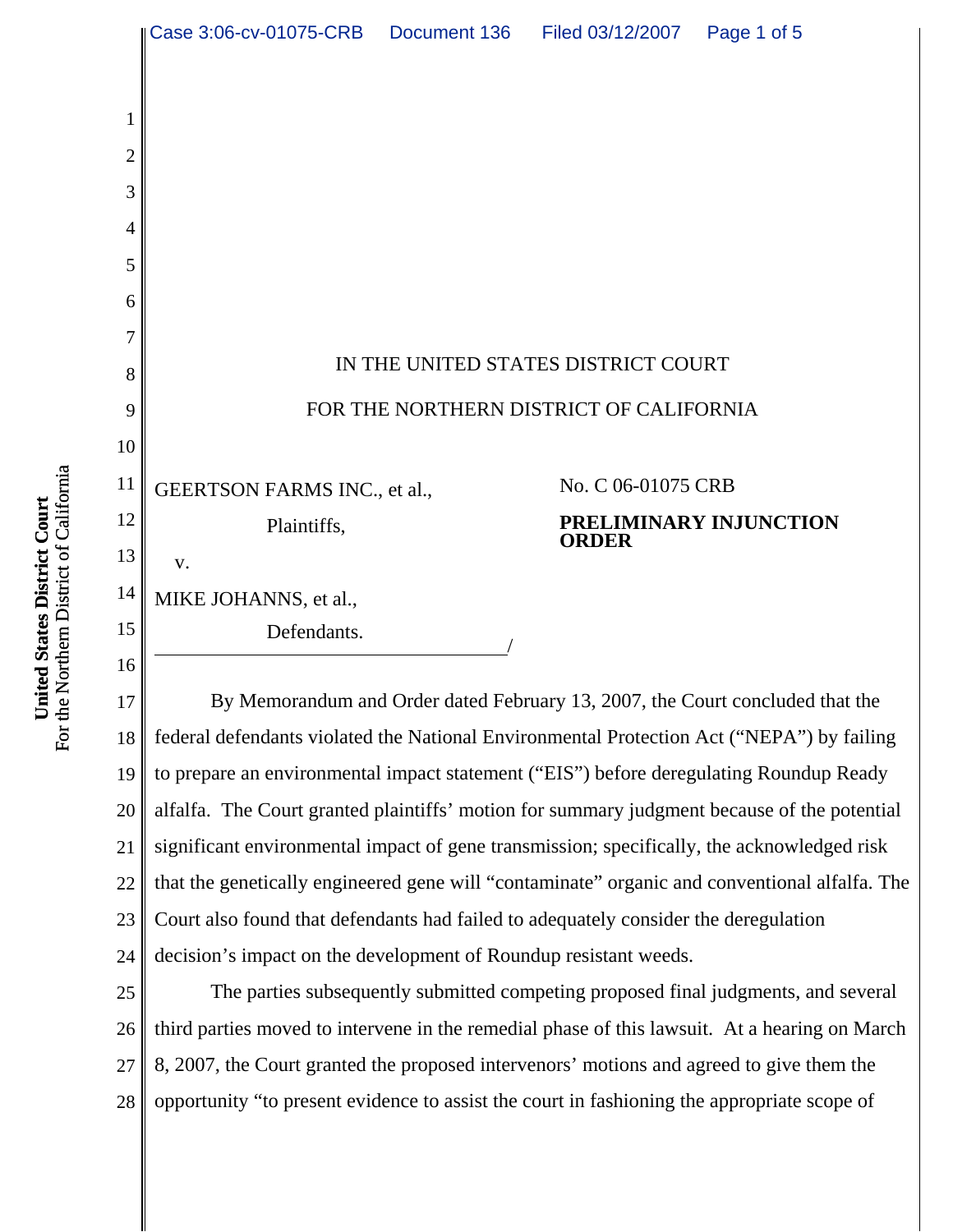1 2 3 4 5 whatever relief is granted." Forest Conservation Council v. U.S. Forest Service, 66 F.3d 1489, 1496 (9th Cir. 1995). The immediate dilemma, however, is what preliminary relief to issue while the Court is contemplating the form of the final judgment. The issue is especially urgent because many growers have already planted or are about to plant Roundup Ready alfalfa.

6

## **A. The preliminary injunction**

7 8 9 10 11 12 13 14 15 16 17 18 "In the run of the mill NEPA case, the contemplated project, whether it be a new dam or a highway extension, is simply delayed until the NEPA violation is cured." Idaho Watersheds Project v. Hahn, 307 F.3d 815, 833 (9th Cir. 2002); see also National Parks & Conservation Ass'n v. Babbitt, 241 F.3d 722, 737-38 & n.18 (9th Cir. 2001) (holding that "where an EIS is required, allowing a potentially environmentally damaging project to proceed prior its preparation runs contrary to the very purpose of the statutory requirement;" however, "in 'unusual circumstances' an injunction may be withheld, or, more likely, limited in scope"); Forest Conservation Council, 66 F.3d at 1496 (holding that the defendants "should be allowed to present evidence to the court that 'unusual circumstances' weigh against the injunction sought"); Thomas v. Peterson, 753 F.2d 754, 764 (9th Cir.1985) (stating that "absent 'unusual circumstances,' an injunction is the appropriate remedy for a violation of NEPA's procedural requirements").

19 20 21 22 23 24 25 26 27 One circumstance that makes this case not so "run of the mill" is that in reliance on the federal defendants' June 2005 deregulation decision, some growers have already planted Roundup Ready alfalfa. These plantings have occurred because plaintiffs did not seek an injunction prior to the Court's ruling on the merits of their claim. After weighing the balance of harms, the Court will not order these growers to remove the alfalfa, and, indeed, plaintiffs do not ask for such injunctive relief. Nor will the Court prohibit these growers from harvesting, using, or selling any Roundup Ready alfalfa that has already been planted. See Seattle Audubon Soc'y v. Evans, 771 F.Supp. 1081, 1087-95 (W.D. Wash.1991) (taking logging industry interests into account in conducting equitable balancing for environmental

28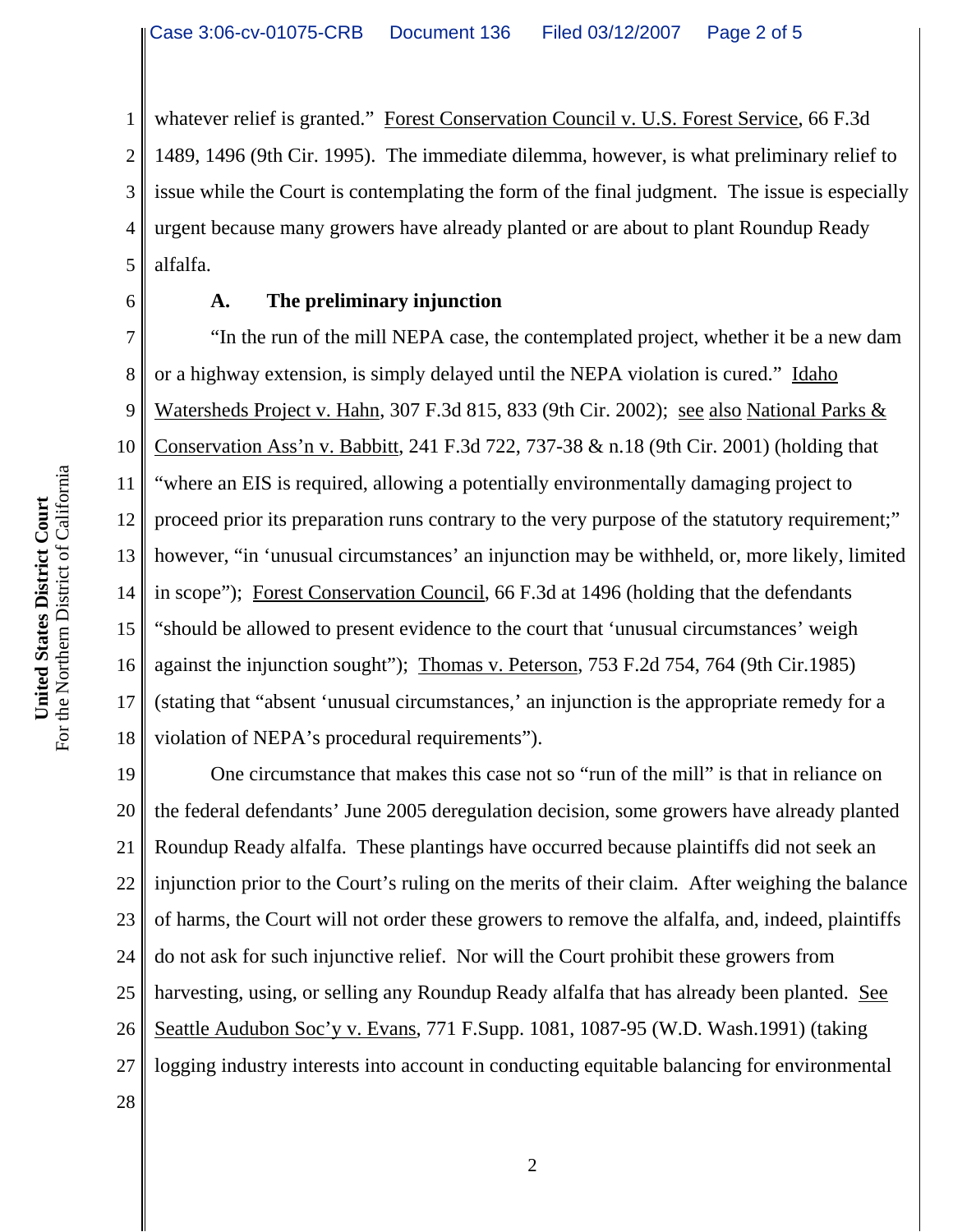1 2 law violation, resulting in injunction of future timber sales, but not existing sales), aff'd, 952 F.2d 297, 298 (9th Cir. 1991).

3 4 5 6 7 8 9 10 In most respects, however, this is a "run of the mill" NEPA case. Prior to the federal defendants' June 2005 deregulation decision, Roundup Ready alfalfa could not be grown absent a United States Department of Agriculture permit. For those growers who have not yet planted Roundup Ready alfalfa, or who intend to plant additional acres of the crop, an injunction prohibiting the planting of the genetically engineered crop pending the federal defendants' completion of the EIS, or at least pending the Court's fashioning of permanent injunctive relief, simply delays the project–in this case, delays the switch to Roundup Ready alfalfa. In other words, an injunction prohibiting future plantings maintains the status quo.

11 12 13 14 15 16 17 18 19 20 21 22 23 24 25 26 27 28 Neither the intervenors nor the government has identified any "unusual circumstances" that would warrant allowing an *increase* in the number of acres planted with Roundup Ready alfalfa while the Court considers the scope of permanent injunctive relief. At oral argument the Court asked counsel for the intervenor growers what harm farmers would suffer if the Court enjoined the *future* planting of alfalfa. Counsel responded that some growers might have already purchased the seeds for planting, and thus would lose their investment, although he could not answer whether the growers would ultimately be reimbursed for such loss by insurance or the sellers. After the hearing the intervenors submitted an additional declaration opining that the growers do not have any contractual right to reimbursement. Counsel also explained that an injunction would prevent these growers from planting the alfalfa variety of their choice. An injunction, however, always prevents someone from doing what he would prefer, whether it be building a dam, completing a highway project, or planting a genetically engineered crop; the growers' disappointment in the delay to their switch to Roundup Ready alfalfa is not an interest which outweighs the potential environmental harm identified in the Court's February 13, 2007 Memorandum and Order. See National Parks & Conservation Ass'n, 241 F.3d at 737 ("When the proposed project may significantly degrade some human environmental factor, injunctive relief is appropriate").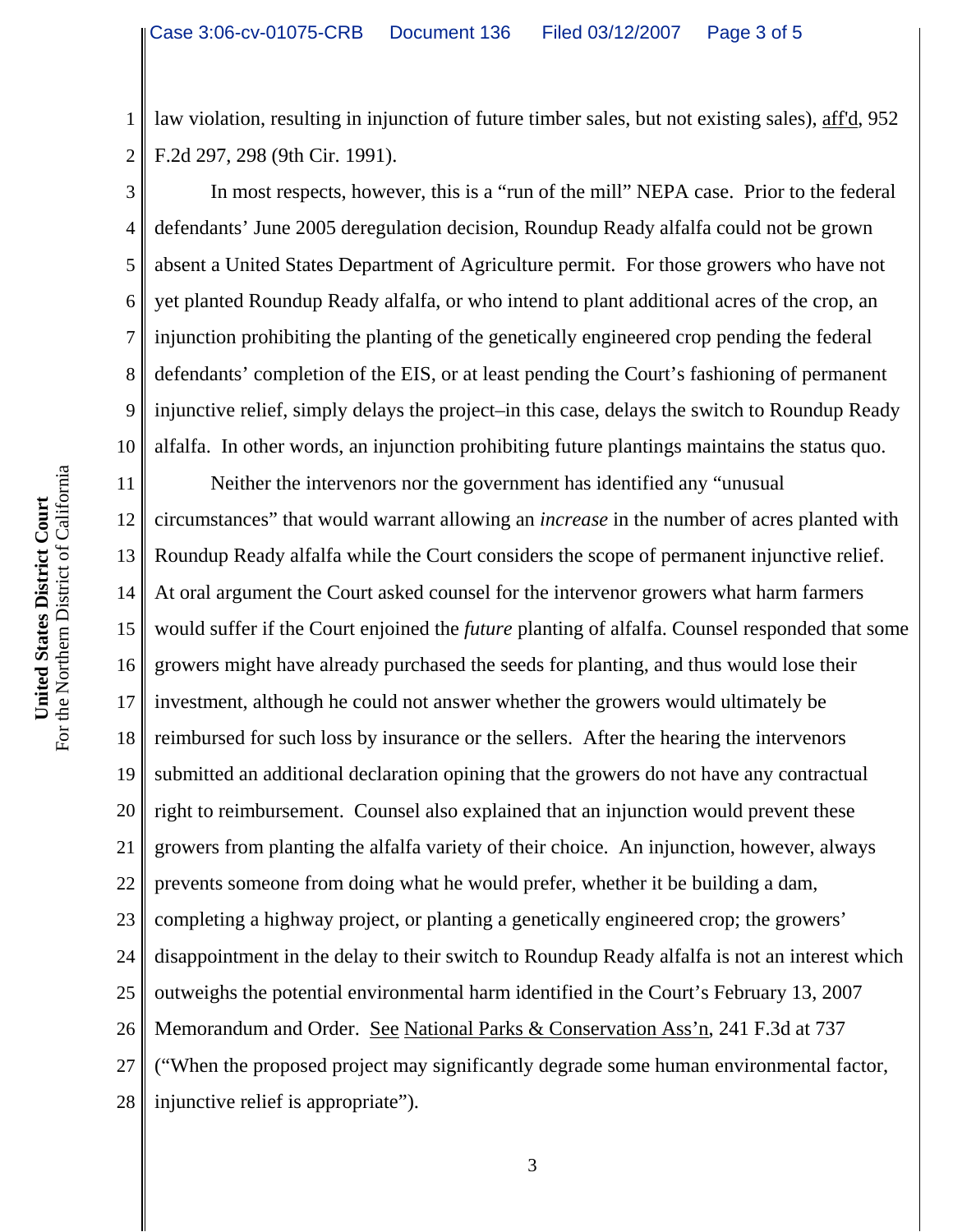Defendants and intervenors also complain that an order prohibiting an increase in the acreage of Roundup Ready alfalfa, that is, prohibiting any future plantings, will cause those growers who are about to plant such alfalfa "to scramble to make last-minute changes to farm planting plans and to find appropriate seed." See Second Declaration of Mark H. McCaslin ¶ 4. It bears repeating that these are growers who are *replacing* conventional alfalfa with Roundup Ready alfalfa; as the intervenors conceded at oral argument, alfalfa is a perennial crop that is only planted every three to four years. Thus, these growers' primary experience is with non-genetically engineered alfalfa varieties.

In any event, to minimize the harm to those growers who intend to imminently plant Roundup Ready alfalfa, the Court will preliminarily enjoin all future planting of Roundup Ready alfalfa beginning **March 30, 2007.** Those growers who intend to plant Roundup Ready alfalfa in the next three weeks, *and have already purchased the seed*, may plant the seed. All growers intending to plant after March 30, 2007, or who have not yet purchased the seed, must plant non-genetically engineered alfalfa.

15 16 17 18 19 20 21 Accordingly, the federal defendants' June 2005 decision deregulating Roundup Ready alfalfa is VACATED and Roundup Ready alfalfa is once again a regulated article. The federal defendants shall issue the appropriate notices notifying Roundup Ready alfalfa sellers and growers that no Roundup Ready alfalfa seed may be planted after March 30, 2007. In addition, only that seed which has already been purchased by growers may be planted prior to March 30, 2007. All sales of Roundup Ready alfalfa seed are prohibited pending the Court's issuance of permanent injunctive relief.

22

1

2

3

4

5

6

7

8

9

10

11

12

13

14

## **B. Permanent Injunctive Relief**

23 24 25 26 27 28 Before determining the scope of the final judgment, the Court will consider whatever additional evidence the intervenors wish to provide. All such evidence, and any supplemental supporting memoranda, must be filed on or before March 23, 2007. If the government wishes to submit additional evidence or a further memorandum, it must do so by the same date. Plaintiffs' response, if any, must be filed by April 6, 2007. The Court will hear oral argument on the appropriate permanent injunctive relief at 11:00 a.m. on Friday,